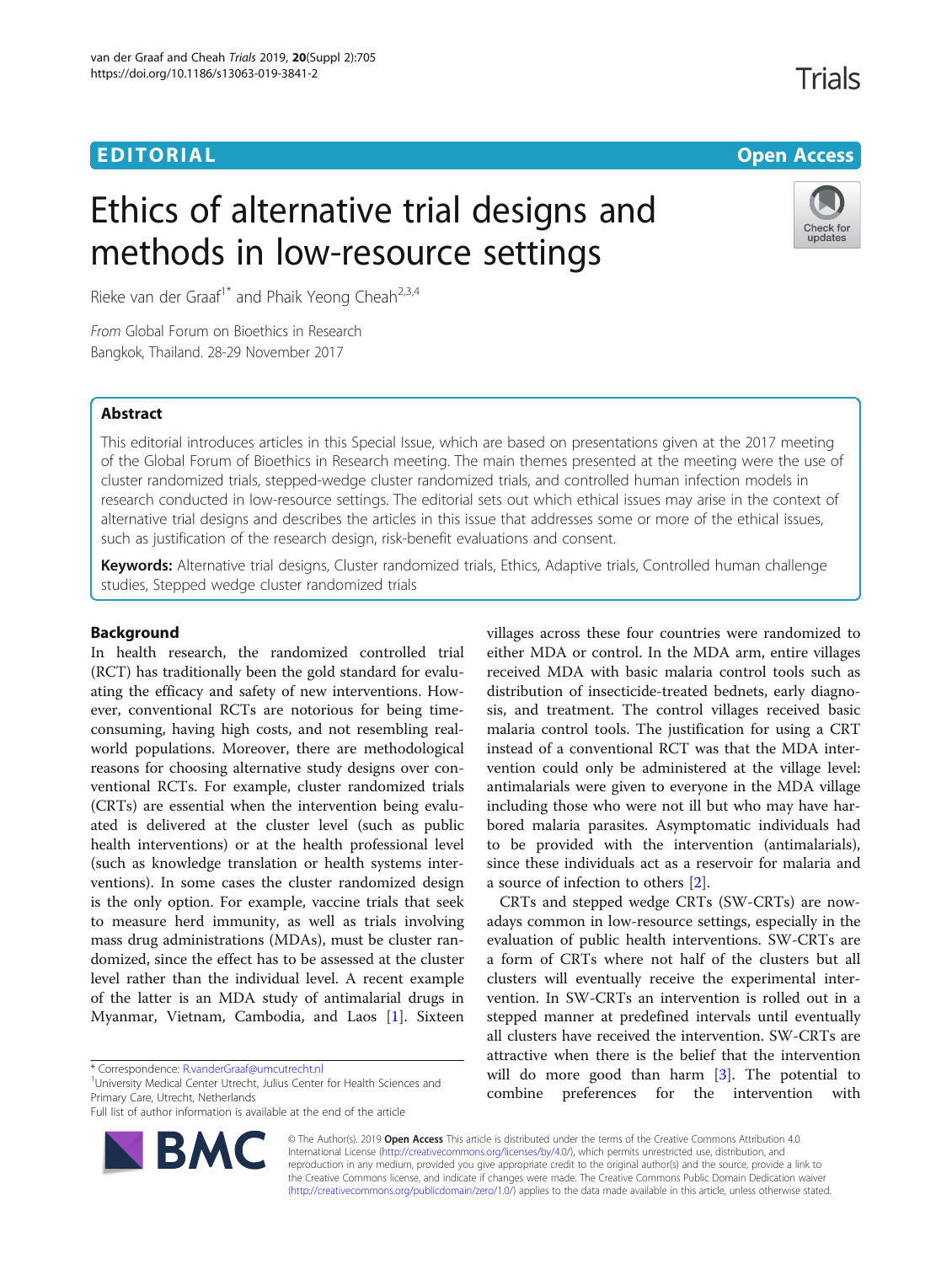implementation research renders SW-CRTs highly attractive for low-resource settings. For instance, ethical and practical reasons were the main rationale for using a SW-CRT in 2008 and 2009 when researchers examined "the effect of training residents in interpersonal and communication skills on women's satisfaction with the doctor–woman relationship in labour and delivery rooms" [[4\]](#page-3-0). The trial enabled the training of all 137 residents at four public maternity hospitals in Damascus, Syria and its surroundings, "thereby complementing their medical training in communication skills that is missing from their curriculum" [[4](#page-3-0)].

Apart from alternative designs, an alternative methodology can be used to speed up drug or vaccine development, such as in controlled human infection models (CHIMs). These models involve deliberate exposure of healthy volunteers to an infection in a controlled setting with the aim of testing whether a drug or vaccine works. It can give researchers an indication that a drug or vaccine is safe and effective far more quickly than would be possible through large-scale population-based trials. CHIMs are regarded as promising methods in global health research, although there have only been few in low-resource settings in individuals drawn from populations at risk of the disease under study. CHIMs conducted in endemic settings produce results more relevant to the real-world planned use of the intervention [\[5](#page-3-0)–[7\]](#page-3-0). At the same time, CHIMS cannot demonstrate the effectiveness of medications; this still necessitates large field trials. For example, the development of a dengue vaccine relies heavily on CHIM studies to select potential vaccine candidates before large-scale clinical trials are undertaken [\[8](#page-3-0)]. However, the results obtained by means of these dengue CHIM models still need further testing in conventional phase III RCTs [\[8\]](#page-3-0).

Although there is increasing interest in the use of alternative designs and methods in both high- and lowresource settings, there is a paucity of literature discussing the ethical issues, in particular in the context of lowresource settings.

# Guidelines on alternative trial designs and methods

There are few specific ethical guidance documents for the use of alternative designs and methods. The use of alternative trial designs and methods is not part of the Declaration of Helsinki (2013) [\[9](#page-3-0)], although the main principles for human subjects research do apply. The only specific guidance document is the Ottawa Statement on the Ethical Design and Conduct of Cluster Randomized Trials (2012) [\[10](#page-3-0)]. It also influenced the 2016 International Ethical Guidelines for Health-related Research Involving Humans of the Council for International Organizations of Medical Sciences (CIOMS), which has a specific paragraph on the ethics of CRTs [[11\]](#page-3-0). At the same time, several ethical issues have been highlighted in the literature that merit specific consideration when using these designs, such as delaying the roll-out of an intervention that is believed to be superior to the standard of care in SW-RCTs [\[3](#page-3-0)] and also the level of acceptable research risks in CHIMs when healthy participants are deliberately exposed to infectious agents [[12\]](#page-3-0). The paucity of ethical reflections on the use of alternative designs and methods in lowresource settings beyond the context of public health emergencies combined with the increased attention for these designs justifies a Special Issue.

### Ethical issues

Researchers grapple with multiple ethical issues when considering alternative trial designs and methodologies. The manuscripts in this Special Issue reveal several crosscutting themes. First, what is the scientific justification for deviating from a conventional trial? Will an alternative trial design answer the research question without compromising the scientific validity of the trial? For both CRTs and SW-CRTs, researchers have to ask whether practical or logistical reasons fully justify the choice of the research design. Cluster randomized trials (including SW-CRTs) are less efficient, more prone to bias, and expose more people to harm than conventional RCTs. Practical and logistical reasons for using a CRT or SW-CRT should be weighed against the possible advantages of more rigorous methods such as conventional RCTs.

Risk-benefit evaluations represent a second crosscutting theme. As Spencer Hey and colleagues pointed out last year, "new trial designs present challenges for applying equipoise and discussing risks with patients and participants" [[13](#page-3-0)]. For example, SW-CRT trial designs delay the roll-out of the intervention to some of the control groups. Since one reason to use an SW-CRT instead of a conventional CRT might be to study the roll-out of an intervention that is "believed" to be superior to the standard of care and hence should not be withheld from the control group, the risks of delaying the roll-out should be taken into account [[8](#page-3-0)]. In CHIM studies, risk-benefit evaluation can also be highly challenging [\[12\]](#page-3-0). In CHIM studies, interventions are tested on healthy volunteers. What should be the absolute upper risk limits (if any) in research with competent consenting participants who do not stand to benefit clinically from the research? CHIM participants take risks, but there is usually little or no prospect of individual clinical benefit. That said, volunteers from resource-poor communities in endemic areas may stand to gain more personally or for their communities than volunteers in the resource-rich, non-endemic areas where CHIMs are more usually conducted.

The third common ethical challenge encountered in all alternative designs discussed in this Special Issue is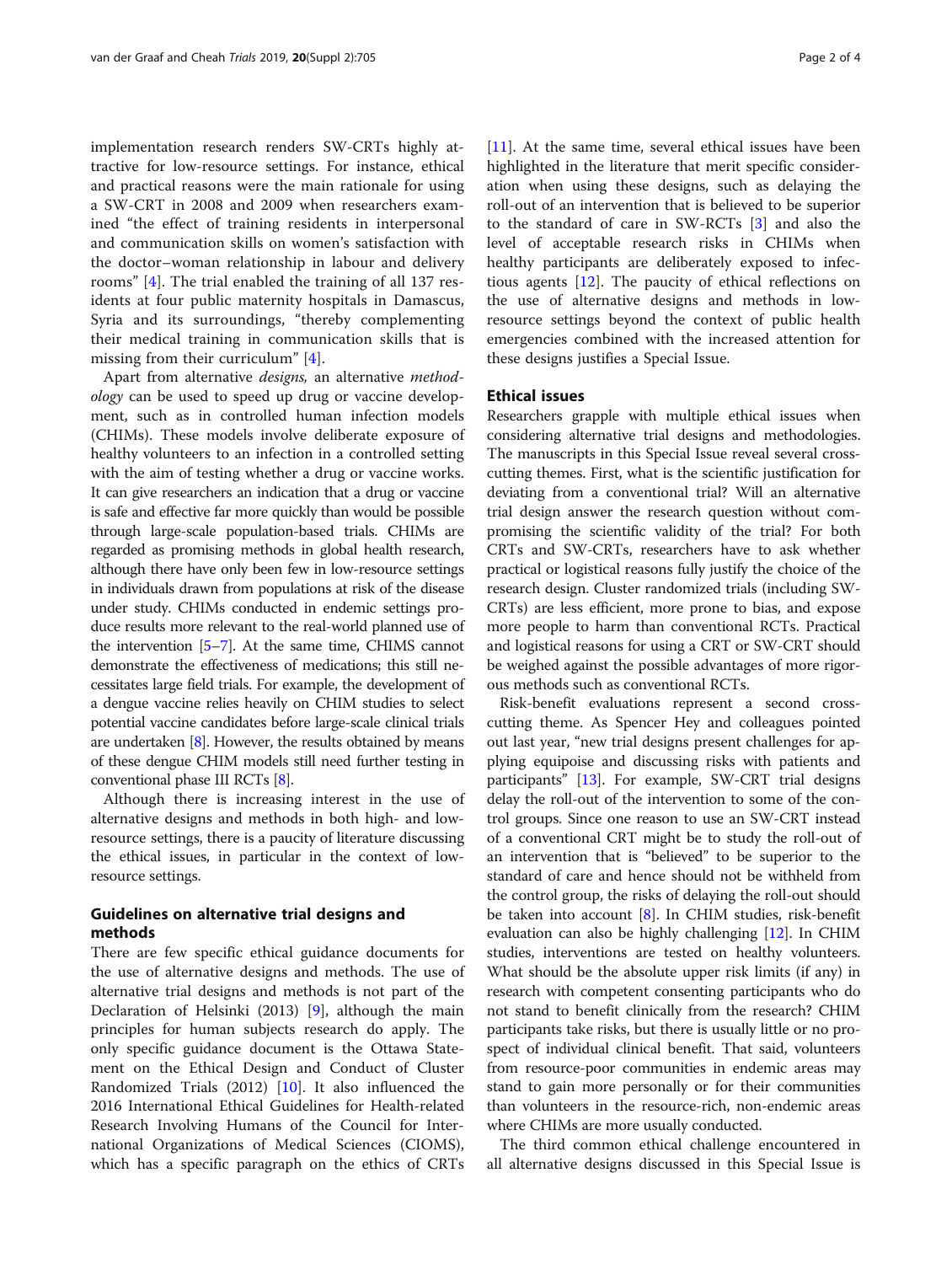that of consent. Empirical studies have suggested that most clinical trial participants do not understand complex clinical trial terminology and concepts such as randomization [\[14](#page-3-0), [15\]](#page-3-0). In CRTs and SW-CRTs, refusal of consent by individuals in a cluster may be meaningless when it is virtually impossible to opt out o receiving the intervention. For instance, in a health systems intervention, patients may have no option to refuse participation, as individuals cannot always move to another location to receive an alternative form of care. Researchers also grapple with obtaining participant consent for CHIM studies. A study in Kenya showed that of 143 potential participants screened for their understanding of the proposed CHIM study, 100% required at least two attempts and 55% required three attempts to answer correctly all questions on a questionnaire designed to test their understanding [[6\]](#page-3-0).

These and other issues were discussed at the 2017 Global Forum on Bioethics in Research (GFBR) meeting, which took place in Bangkok, Thailand, on 28 and 29 November 2017. The GFBR, supported by the Wellcome Trust, the Bill & Melinda Gates Foundation, the National Institutes of Health, and the UK Medical Research Council, hosts annual meetings on contemporary bioethics topics, such as research with pregnant women (2016) [[16\]](#page-3-0) and data sharing and biobanking (2018). The 2017 meeting focused on the ethics of alternative trial designs, namely adaptive trials, CRTs, including SW-CRTs, and CHIMs in low- and middle-income country research. Some do not consider the designs discussed in this Special Issue as "alternative," but for practical reasons, we will use this term throughout this Special Issue [[17\]](#page-3-0).

### Aims of this Special Issue

The articles in this Special Issue are based on presentations given at the 2017 GFBR (<http://www.gfbr.global/>) meeting. This issue follows the main themes presented at the 2-day meeting: CRTs, SW-CRTs, and CHIMs. All presenters in the thematic sessions were invited to contribute to this Special Issue. Chocko et al. discuss the use of CRTs in two case studies, a pragmatic openlabeled CRT of a drug to prevent cardiovascular disease conducted within the Golestan Cohort Study in Iran and an adaptive CRT to investigate the effect of interventions to increase uptake of HIV testing and linkage to care or prevention among male partners of pregnant women in Malawi [[18](#page-3-0)]. Joag et al. present an ethical evaluation of SW-CRT use in the Que Vivan Las Madres study conducted in two Guatemalan districts and the Atmiyata study conducted in Gujarat India [\[19](#page-3-0)]. Raymond et al. and Palacios and Shah discuss the use of CHIMs. Palacios and Shah discuss the ethical justifications for conducting Zika human challenge trials in endemic settings [[20\]](#page-3-0), while Raymond et al. describe the ethical and

practical challenges when conducting Salmonella CHIMs in high- and low-resource settings [\[21](#page-3-0)]. Finally Hunt, Saenz, and Littler summarize the GFBR 2017 meeting [[17](#page-3-0)]. Adaptive (platform) trials were also discussed at the meeting but did not result in additional papers, since one of the case studies, an Ebola trial in Sierra Leone, has been published elsewhere [\[22](#page-3-0)], and the other case study did not take place due to funding challenges.

The case studies in this Special Issue illustrate concrete ethical and practical issues related to alternative trial designs and methods experienced by the research community. We hope that they stimulate discussions among researchers and ethics committee members on the ethical and practical aspects of alternative trial designs and methods in both high- and low-income settings. We also urge researchers to include these designs in their toolkit of research methods, and to build the capacity of researchers to design and conduct such studies and ethics committees to review them. Finally, we encourage the research community to take into account existing ethics and regulatory requirements. At the same time, considering specific guidance for the use of these designs can improve conditions under which these designs and methods are being used and hence the protection of research participants.

#### Abbreviations

CHIM: Controlled human infection model; CIOMS: Council for International Organizations of Medical Sciences; CRT: Cluster randomized trial; GFBR: Global Forum on Bioethics in Research; RCT: Randomized controlled trial; REC: Research Ethics Committee; SW-CRT: Stepped wedge cluster randomized trial

#### Acknowledgements

Thanks to all the planning committee members and Wellcome Trust staff members who have organized the 2017 GFBR meeting, to all presenters for sharing their cases, and to all attendants for their input. Thanks to Karla Hemming and Charles Weijer for helpful comments during the revision process.

#### About this supplement

This article has been published as part of Trials Volume 20 Supplement 2, 2019: The ethics of alternative clinical trial designs and methods in LMIC research: part one. The full contents of the supplement are available online at [https://trialsjournal.biomedcentral.com/articles/supplements/volume-20](https://trialsjournal.biomedcentral.com/articles/supplements/volume-20-supplement-2) [supplement-2](https://trialsjournal.biomedcentral.com/articles/supplements/volume-20-supplement-2).

#### Authors' contributions

RvdG and PYC contributed equally to the manuscript and approved the final version for submission.

#### Authors' information

Rieke van der Graaf and Phaik Yeong Cheah were members of the Planning Committee of the 2017 GFBR meeting. Phaik Yeong Cheah is also a member of the GFBR Steering Committee.

Rieke van der Graaf is an associate professor of Bioethics at the University Medical Center Utrecht, the Netherlands. Research ethics is one of her main research interests. She focuses on alternative trial methodology, global justice, and the research-care distinction.

Phaik Yeong Cheah is an associate professor at the University of Oxford and the head of the Department of Bioethics & Engagement at the Bangkokbased Mahidol Oxford Tropical Medicine Research Unit. She has been